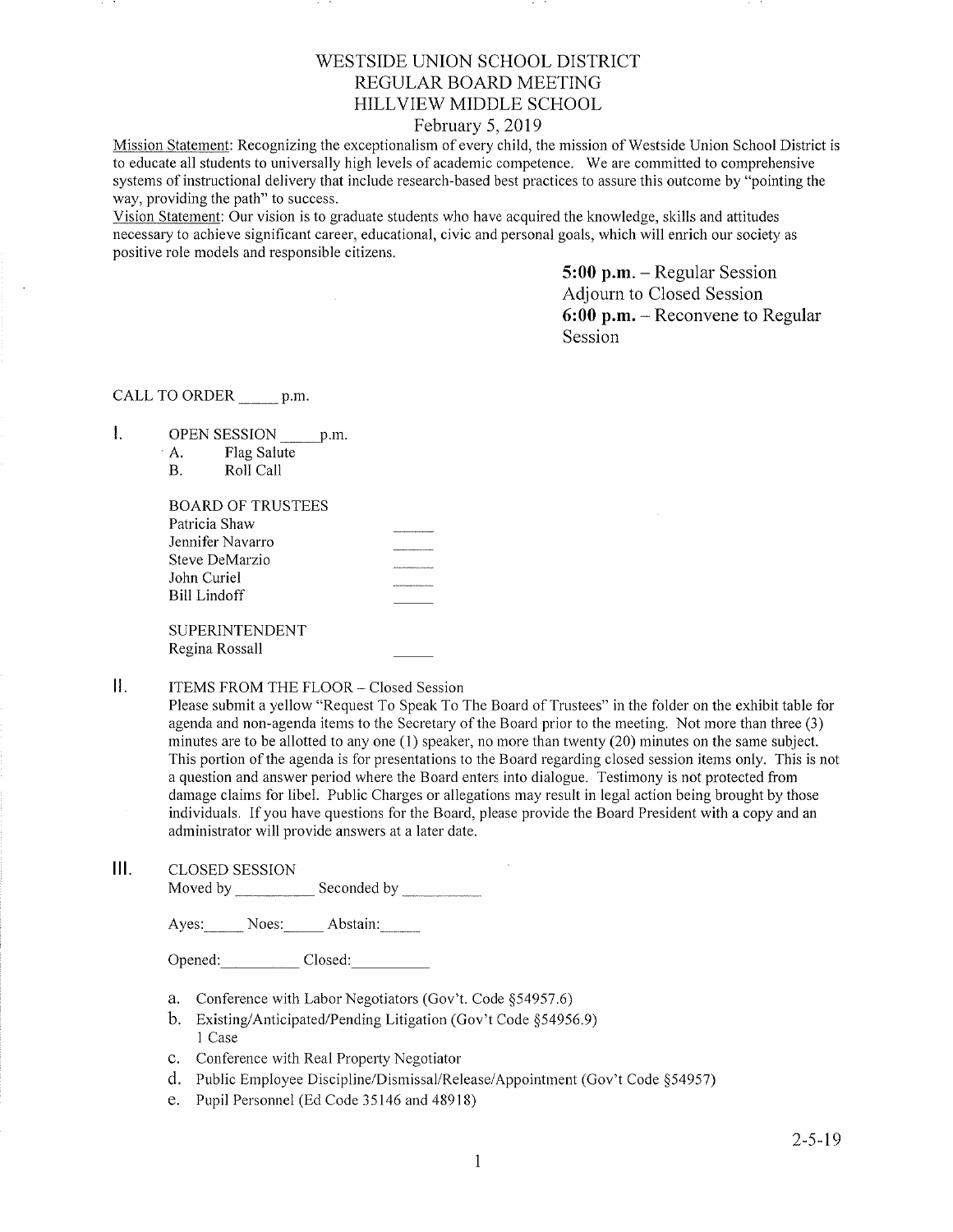## lV. RECoNVENE To oPEN SESSIoN at p.m.

#### $V_{\perp}$ REPORT OF CLOSED SESSION ACTION

#### $VI.$ PRESENTATIONS

- A. Hillview & Westside Academy Site and Employee Recognition B. Social Studies Curiculum
- 

#### vil HEARING SESSION/STAFF REPORTS

- 
- 
- A. Board Comments<br>
B. Staff Reports<br>
1. Assistant Superintendent Administrative Services<br>
2. Assistant Superintendent Educational Services<br>
3. Deputy Superintendent<br>
4. Superintendent
	-
	-
	-

### PERSONAL APPEARANCES vil

- 
- 
- 
- A. Westside Union Teachers Association Representatives<br>
B. California School Employees Association Representatives<br>
C. Parent Teacher Association Representatives<br>
D. West Antelope Valley Educational Foundation Representati
- ITEMS FROM THE FLOOR  $IX.$

Please submit a yellow "Request To Speak To The Board of Trustees" in the folder on the exhibit table for agenda and non-agenda items to the Secretary of the Board prior to the meeting. Not more than three (3) minutes are to be allotted to any one  $(1)$  speaker, no more than twenty  $(20)$  minutes on the same subject. This is not a question and answer period \vhere the Board enters into dialogue. Testimony is not protected from damage claims for libel, Public Charges or allegations may result in legal action being brought by those individuals. Ifyou have questions for the Board, please provide the Board President with a copy and an administrator will provide answers at a later date,

X. PUBLIC HEARING None

#### xt. BUSINESS SESSION

A, Organizational/Governance 1. Agenda

Moved by \_\_\_\_\_\_\_\_\_\_\_\_\_\_ Seconded by \_\_

To approve the Agenda of the Regular Meeting of February 5, 2019

Ayes: Noes: Abstain:

Actions proposed for the Consent Calendar, are items with adopted policies and approved practices of the District and are deemed routine in nature. They will be acted upon in one motion, without discussions, unless members of the Board request an item's removal. The item will then be removed fiom the motion to approve and after the approval of the consent agenda the item $(s)$  will be heard.

Items 2a -2f

Item I

Goal #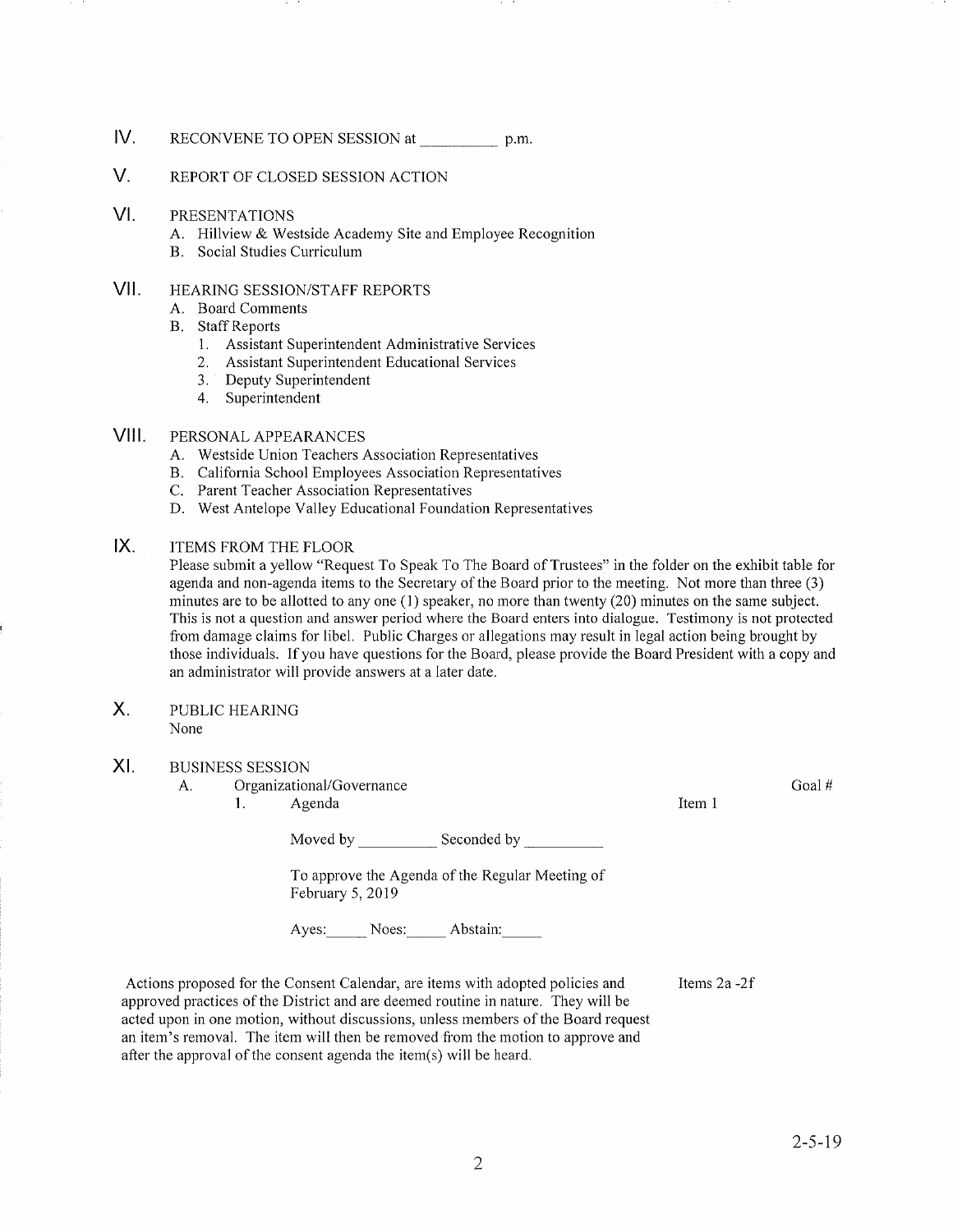| 2. | Consent<br>Minutes of the Regular Meeting on January 15, 2019<br>a.<br><b>Fundraising Authorizations</b><br>b.<br>Personnel Report<br>c.<br>Purchase Orders<br>d.<br>Consultant/Contract Schedule<br>е.<br>f.<br>Conference/Workshop Schedule                                                                                                                                                                                       |        | Goal# |
|----|-------------------------------------------------------------------------------------------------------------------------------------------------------------------------------------------------------------------------------------------------------------------------------------------------------------------------------------------------------------------------------------------------------------------------------------|--------|-------|
|    | Moved by Seconded by ________                                                                                                                                                                                                                                                                                                                                                                                                       |        |       |
|    | Approval of the Consent Items as presented                                                                                                                                                                                                                                                                                                                                                                                          |        |       |
|    | Ayes: Noes: Abstain:                                                                                                                                                                                                                                                                                                                                                                                                                |        |       |
| 3. | Hillview 6th Grade Honor Academy Revised Criteria                                                                                                                                                                                                                                                                                                                                                                                   | Item 3 |       |
|    | Moved by _______________ Seconded by _____________                                                                                                                                                                                                                                                                                                                                                                                  |        |       |
|    | Approval of the Hillview 6 <sup>th</sup> Grade Honor Academy<br>Revised Criteria                                                                                                                                                                                                                                                                                                                                                    |        |       |
|    | Ayes: Noes: Abstain.                                                                                                                                                                                                                                                                                                                                                                                                                |        |       |
| 4. | Revised Norms, Protocols and/or Goals                                                                                                                                                                                                                                                                                                                                                                                               | Item 4 |       |
|    |                                                                                                                                                                                                                                                                                                                                                                                                                                     |        |       |
|    | Approval of the Revised Norms, Protocols and/or Goals                                                                                                                                                                                                                                                                                                                                                                               |        |       |
|    | Ayes: Noes: Abstain:                                                                                                                                                                                                                                                                                                                                                                                                                |        |       |
| 5. | Discussion Item<br>Board Governance<br>٠                                                                                                                                                                                                                                                                                                                                                                                            | Item 5 |       |
| 6. | <b>Educational Services</b><br>Revised Board Policies and Administrative Regulations<br>BP 0415, Equity<br>BP 1020, Youth Services<br>٠<br>BP 1400, Relations Between Other Governmental<br>٠<br>Agencies and the Schools<br>AR 5141.32, Health Screening for School Entry<br>٠<br>BP/AR 6174, Education for English Learners<br>۰<br>Approval of the first reading of the revised Board Policies<br>and Administrative Regulations | Item 6 |       |
|    |                                                                                                                                                                                                                                                                                                                                                                                                                                     |        |       |

and the

and the

e tro

30 TO

 $\cdot$ 

 $\overline{B}$ .

and the State

Ayes: Noes: Abstain: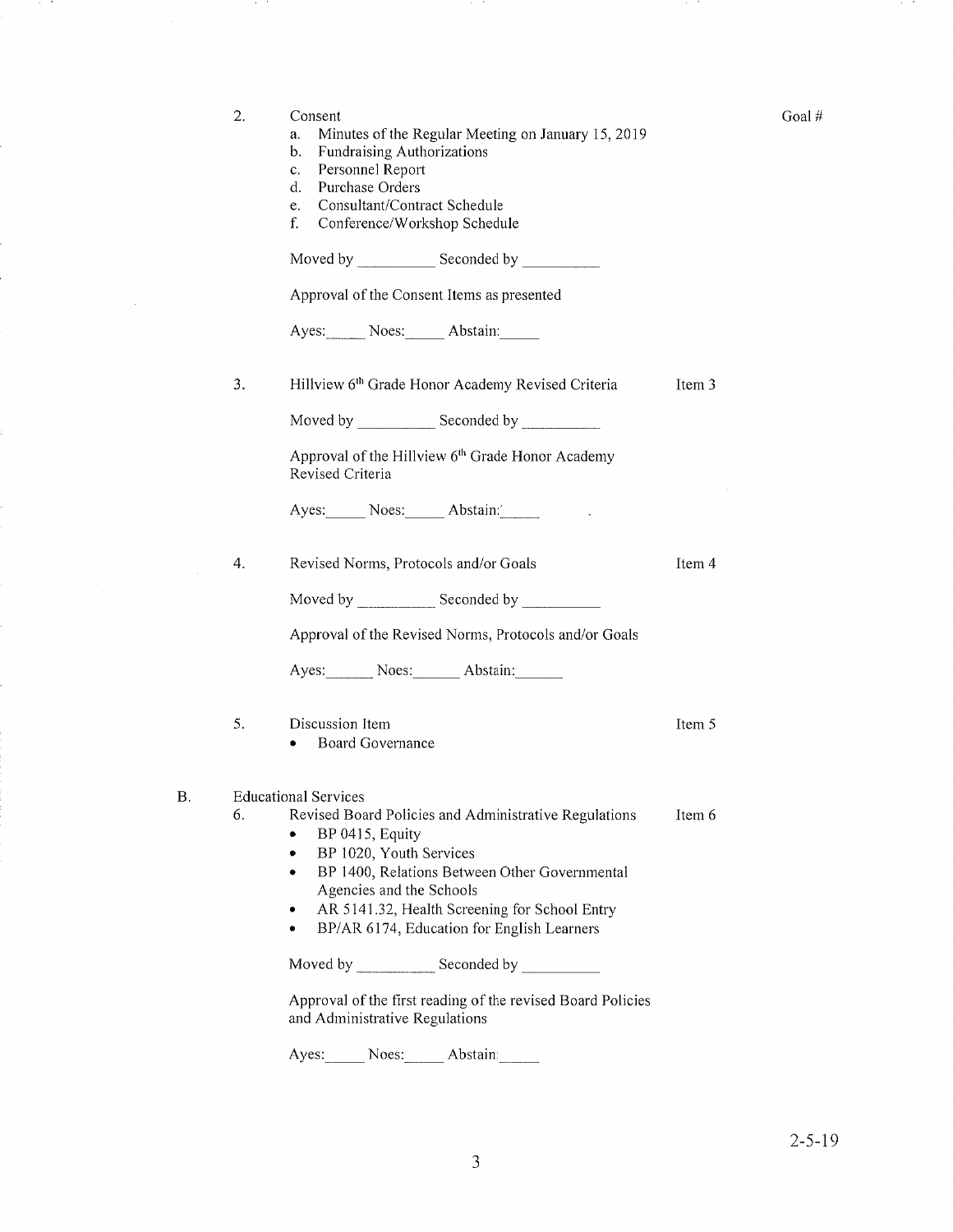C. Business Services

7. Notice of Completion - Prop 39 HVAC Project at Multiple Item <sup>7</sup> School Sites

Moved by Seconded by Seconded by

Approval of Notice of Complete - Prop 39 HVAC Project at Multiple School Sites

Ayes: Noes: Abstain:

Request to Go Out to Bid on the following projects: Item 8 8.

Replacement of the Roof on the Sundown School

. Replacement of Refrigerator/Freezer at Valley View

 $\bullet$  Preventative Maintenance – Painting at Valley View

Moved by Seconded by Seconded by Seconded by Seconded by Seconded by Seconded by Seconded by Seconded by Seconded by Seconded by Seconded by Seconded by Seconded by Seconded by Seconded by Seconded by Seconded by Seconded

Approval to Go Out to Bid

Aves: Noes: Abstain:

## xil. INFORMATION SESSTON

- A. Items From The Floor Continued<br>B. Dates to Remember:
- 
- 1. Regular Board Meeting February 19, 2019<br>2. Regular Board Meeting March 5, 2019<br>C. Board Comments Continued
	-
- 
- NEW BUSINESS Future Board Meeting Items xilt.
- CLOSED SESSION Continued XIV.
- RECONVENE TO OPEN SESSION at \_\_\_\_\_\_\_\_\_\_\_\_\_\_\_\_\_\_ p.m. XV.
- REPORT OF CLOSED SESSION ACTION XVI.
- XVII. ADJOURNMENT There being no further business to come before the Board, the regular meeting of February 5, 2019, is adjourned at p.m. by the Board President.

In compliance with the Americans with Disabilities Act, if you need special assistance to access the Board meeting room or to otherwise participate at this meeting, including auxiliary aids or services, please contact Tonya Williams at (661) 722-0716. Notification at least 48 hours prior to the meeting will enable the District to make reasonable arrangements to ensure accessibility to the Board meeting room.

Any writings or documents that are public records and are provided to a majority ofthe governing board regarding an open session item on this agenda will be made available for public inspection on the District Web Site, www.westside.k12.ca.us or in the District Office located at 41914 50<sup>th</sup> St. West, Quartz Hill, CA 93536 during normal business hours  $(8:00$  a.m.  $- 4:00$  p.m.).

Goal #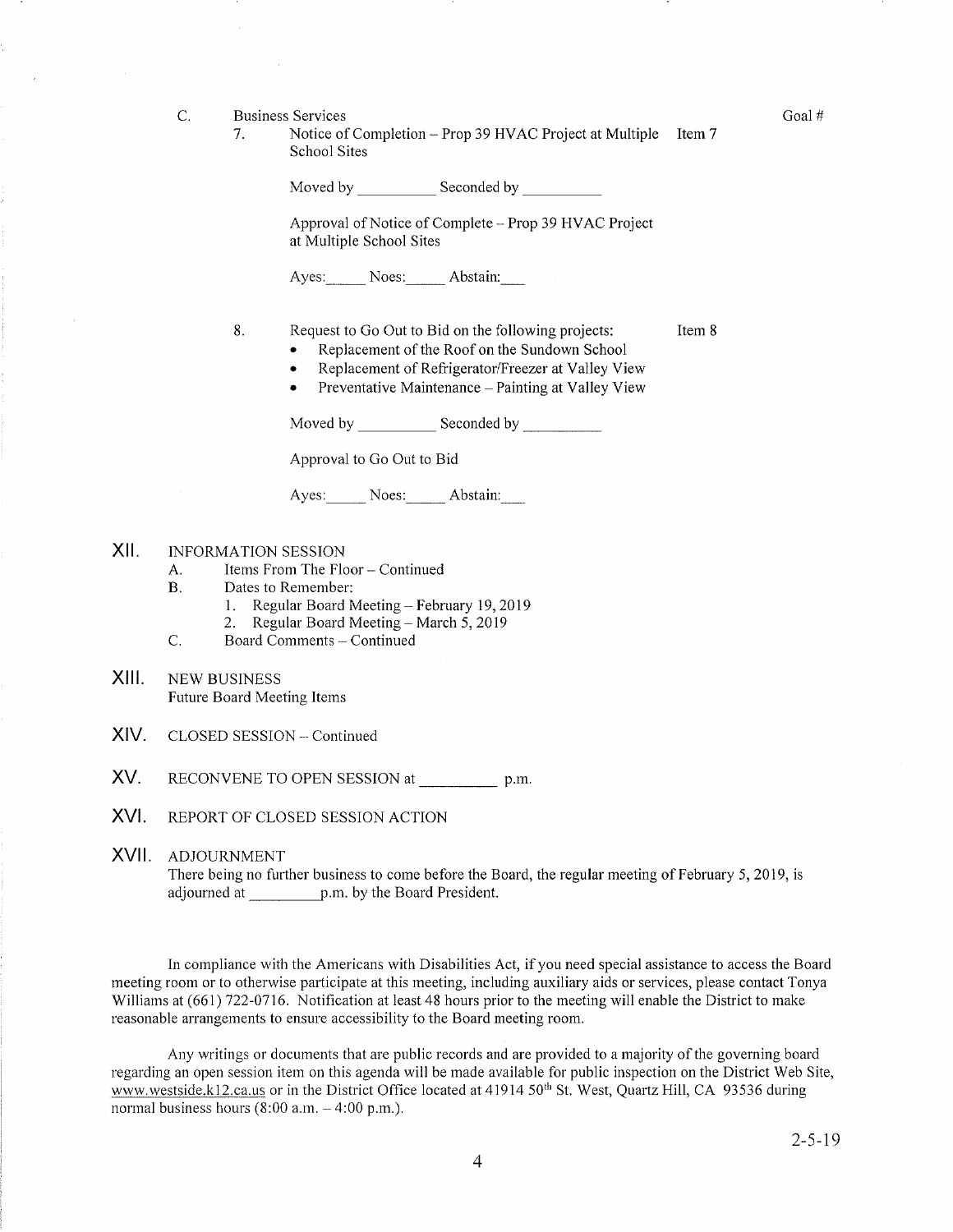# **Core Beliefs and Board Goals** 2018-2019

# The District uses data to create a learning-oriented culture for both staff and students which defines success in terms of improvement and progress.

- WE BELIEVE THAT OUR TEACHERS AND STAFF ARE OUR MOST VALUABLE ASSETS  $\mathbf{1}$ . **AND RESOURCES**
- $\overline{2}$ . WE OPERATE WITH TRANSPARENCY, TRUST AND INTEGRITY, GOVERNING IN A DIGNIFIED, PROFESSIONAL MANNER, TREATING EVERYONE WITH CIVILITY AND **RESPECT**

### 3. WE ARE ABSOLUTELY COMMITTED TO PROVIDING A SAFE, DISTINGUISHED AND ENGAGING LEARNING ENVIRONMENT THAT ENSURES ALL STUDENTS LEARN TO THEIR HIGHEST POTENTIAL

- $\hat{\mathbf{\infty}}$ A. Build the capacity of board and district staff in developing and monitoring data related to goals and priorities specifically in the area of cultural responsiveness and educational equity
- જે B. A key concern and priority for this governing board is improving the accuracy and consistency of grading which should measure what students know, as they play a crucial role in every aspect of students' academic lives and future lives as global citizens. Areas of concern are: 1) Grades reflect progressive and mastery of content. 2) They are predictable and understood by parents and third parties. 3) That non-academic factors are graded separately. 4) The system adopted is not overwhelming for teachers.
- જે C. The district will continue to develop School Safety protocols.
	- Annual Report by Educational Services

### WE ARE ABSOLUTELY COMMITTED TO PROVIDING THE NECESSARY FACILITIES  $\overline{4}$ . TO MEET THE HOUSING AND EDUCATION NEEDS OF OUR CHANGING STUDENT POPULATION AND A VISION THAT PROMOTES AND SUPPORTS THEIR FUTURE

જે A. Continue the Cottonwood Elementary School modernization

❖ Annual Report by Business Services

### $5<sub>1</sub>$ WE ARE FISCALLY TRUSTWORTHY AND DEDICATED TO RESPONSIBLE FINANCIAL **ACCOUNTABILITY**

WE BELIEVE IN AND PROMOTE PARENT AND COMMUNITY INVOLVEMENT IN 6. **WESTSIDE UNION SCHOOL DISTRICT**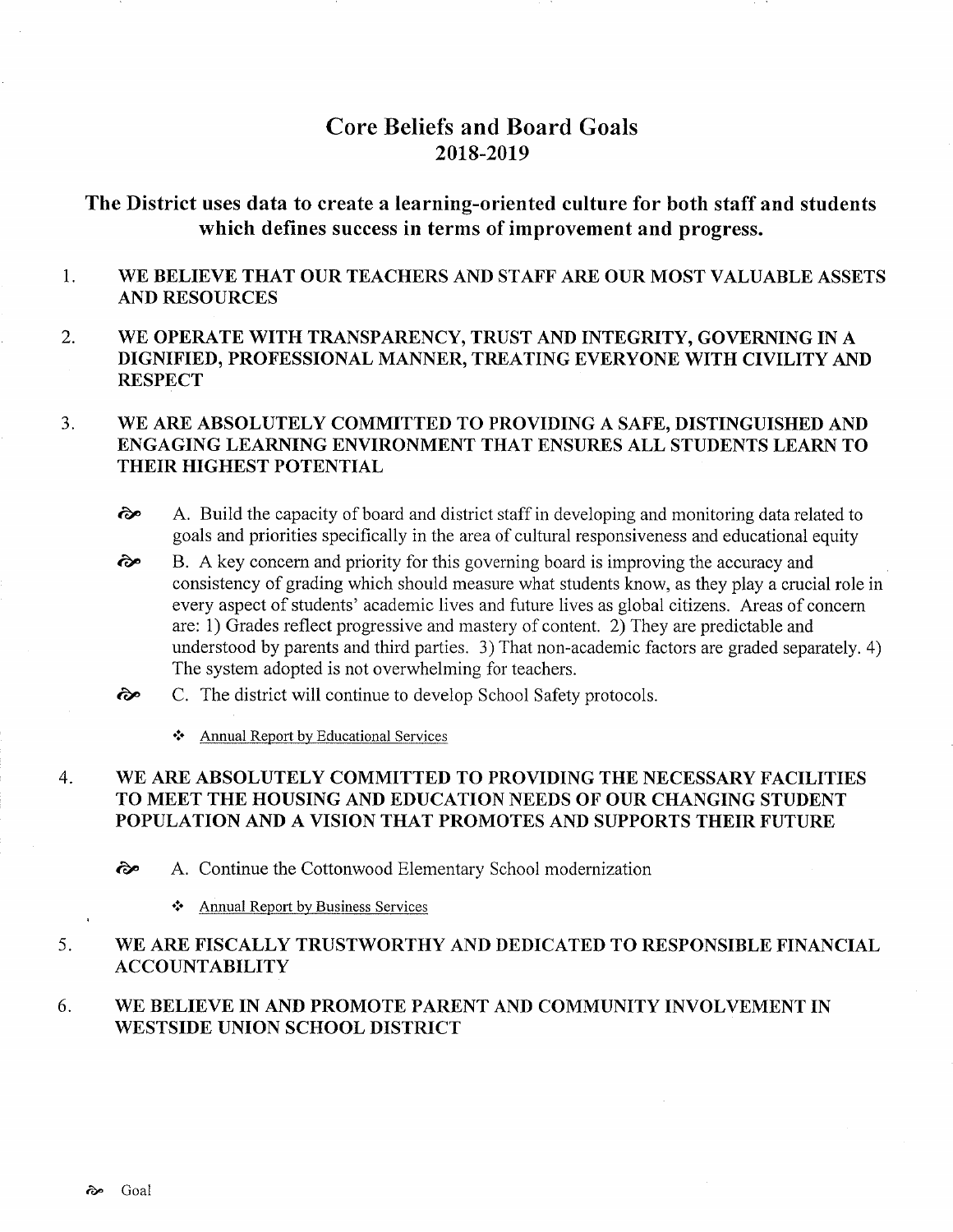## 2018-2019 Board Expectations

# The District uses data to create a learning-oriented culture for both staff and students which defines success in terms of improvement and progress.

### $\mathbf{1}$ . WE BELIEVE THAT OUR TEACHERS AND STAFF ARE OUR MOST **VALUABLE ASSETS AND RESOURCES**

## **EXPECTATIONS:**

- Provide staff development to enable employees in a job classifications to maintain and improve a. their skills to meet stated goals of the Board to meet the needs of students. Continuously monitor and re-evaluate formula-driven staffing levels that adequately address student ratios and campus needs for all classifications of employees (classified, certificated, confidential, and administration)
- Maintain and monitor administrative training programs to enable existing staff to become  $\mathbf b$ . administrators or to increase the skills of current administrators to assume increasing levels of responsibility in the future as well as immediately assisting with the reduction of attendance issues, traffic safety and student discipline at all school sites. Create programs that enable classified employees who want to become teachers to obtain the necessary information to do so, and work with the CSEA Board to make sure members know about contractual benefits available when taking college classes. As grants become available to help classified employees become teachers, apply for any for which the District is eligible.
- Provide ongoing recognition for school achievement, program development, i.e., California Gold  $\mathbf{c}$ . Ribbon, Golden Bell, Employee of the Year, and Program Innovation: Joe Walker STEALTH, Gregg Anderson Academy, The IDEA Academy at Cottonwood, Westside Academy and Hillview 6<sup>th</sup> Grade Academy
- Continue a long-term plan to provide total compensation for all positions within the district that is  $d_{\cdot}$ competitive with the surrounding Antelope Valley elementary school districts
- Provide ongoing training to ensure a safe work place for all employees e.
- f. As funds are available revenues will be placed in a separate account to pay for long term postemployment benefits
	- $\approx a, d \& e$  Annual Report by Human Resources
	- $\approx$  b & c Annual Report from Superintendent
	- ↑ f Annual Report by Business Services

### 2. WE OPERATE WITH TRANSPARENCY, TRUST AND INTEGRITY, GOVERNING IN A DIGNIFIED, PROFESSIONAL MANNER, TREATING **EVERYONE WITH CIVILITY AND RESPECT**

## **EXPECTATIONS**

- Continue to improve the knowledge level of trustees through ongoing training, participation in a. political actions that influence improved funding and legislation for educational programs, and programs of independent study. All Board Members will attend the CSBA Annual Education Conference, with a report of sessions attended at a future Board Meeting, and receive a Masters in Governance certification
- $h_{\cdot}$ The board will initiate the annual process for self-evaluation in June
- Annually set objectives to meet the goals of the district in June c.
- $\mathbf{d}$ . Continue to improve working relationship with employee unions to enable communications that enhance the overall well-being of the district including all employees
- A public-friendly version of the three major budget reports of the year shall be posted on the e. website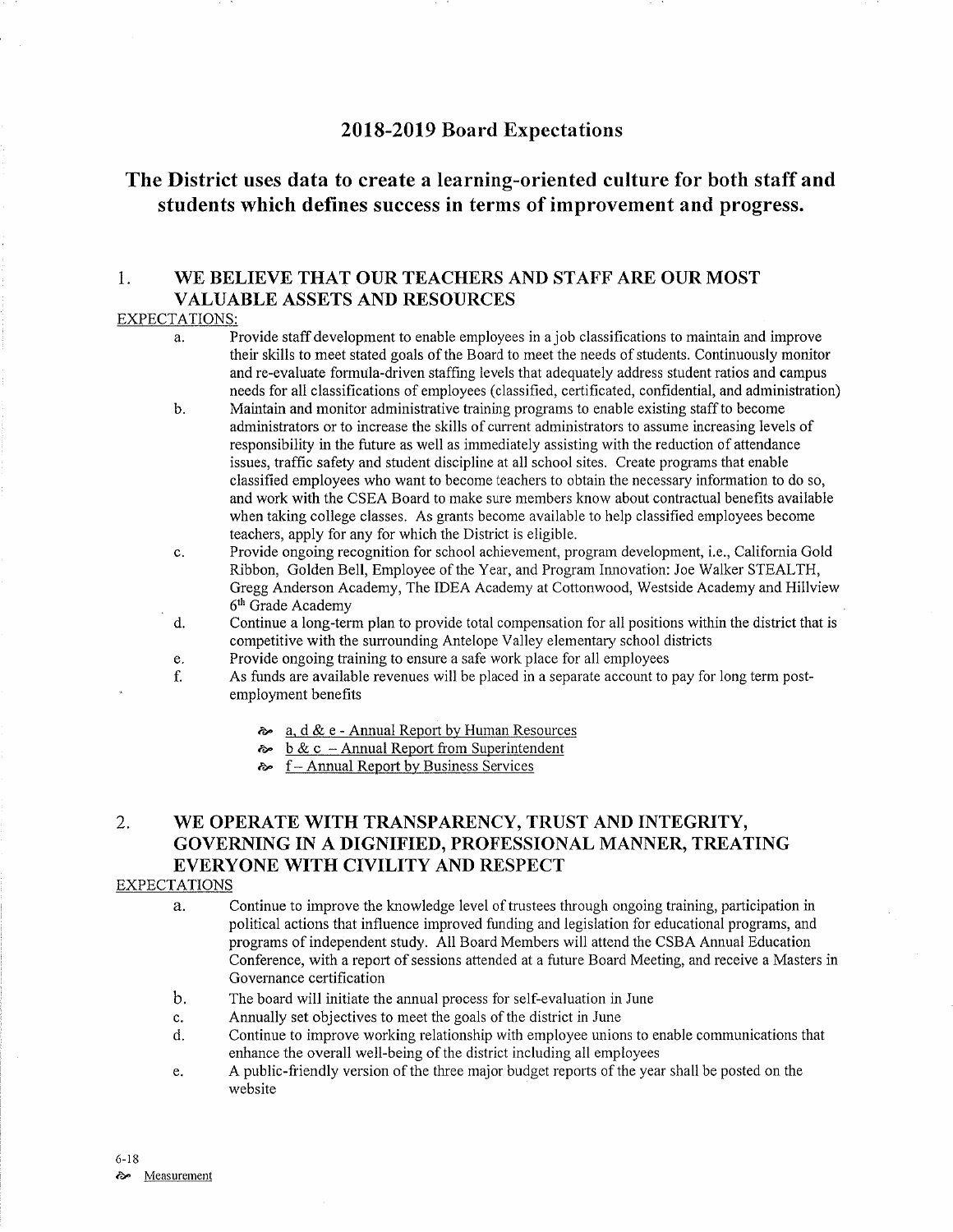## 3. WE ARE ABSOLUTELY COMMITTED TO PROVIDING A SAFE, DISTINGUISHED AND ENGAGING LEARNING ENVIRONMENT THAT ENSURSS ALL STUDENTS LEARN TO THEIR HIGHEST POTENTIAL EXPECTATIONS:

- a. Staff will monitor comprehensive plans for improving student achievement including the Local Control Accountability Plan (LCAP) and the Comprehensive Safety Plans including the sections related to student discipline.
- b. All students will receive rigorous and effective instruction, support and intervention that afford equitable access to a high quality educational experience in an environment that nurtures critical thinking, communication, collaboration, creativity and sociaì responsibility.
- c. Teachers will use research-based best practices to design and deliver instruction, which addresses the knowledge, concepts and skills outlined in the State Standards. Teachers will design lessons that actively engage the minds of all learners with that which is to be learned. Leaming objectives that describe what students will be able to do successfully and independently at the end of each lesson will be clearly articulated. Formative assessment will be used to guide and inform instruction. Summative assessment will be used to measure student learning.
- d. Professional Development will be aligned to improve student outcomes. Data will be collected to substantiate growth in student achievement.

# 4. WE ARE ABSOLUTELY COMMITTED TO PROVIDING THE NECESSARY FACILITIES TO MEET THE HOUSING AND EDUCATION NEEDS OF OUR CHÄNGING STUDENT POPULATION AND A VISION THAT PROMOTES AND SUPPORTS THEIR FUTURE

## EXPECTATION

- 
- a. Monitor and maintain high-quality information technology systems thoughout the District b. Contínue to implement sustainable clean energy programs that promote the long-term well-being of both the District's finances and the environment.
- c. Receive amual updates to the District's Facilities Master Plan while exploring and securing options to finance the plan.
	- $\approx b \& c \text{Annual Report by Business Services}$

# 5. WE ARE FISCALLY TRUSTWORTHY AND DEDICATED TO RESPONSIBLE FINANCIAL ACCOUNTABILITY

## EXPECTATIONS:

- a. Continue to decrease encroachment of general funds by Special Education<br>b. Continue to update and implement the adopted Technology Plan<br>c. Continue to increase operational efficiency
- 
- 
- c. Continue to increase operational efficiency<br>d. Citizens Oversight Committee will hold required meetings<br>e. Set budget priorities based on the goals of the District
- 
- e. Set budget priorities based on the goals of the District ending the state in Support and retain partnerships that have a mutual priority to maximize the available dollars for
- improving programs for students<br>Maintain student Average Daily Attendance to exceed 96% percent.
- g. Maintain student Average Daily Attendance to exceed 96% percent.<br>h. Senior Staff to hold twice-yearly fiscal status updates at employee work locations in order to educate and inform our stakeholders
- i. Maintain a financially responsible, positive District budget for the current year and two out years in order to preserve Westside's financial solvency, educational programs and the continued payment of employee salaries.
	- <sup>g</sup> Annual ADA Report by Business Services
	- $\approx a$ , b, c, d, e, f, h & i Budget Presentations by Business Services